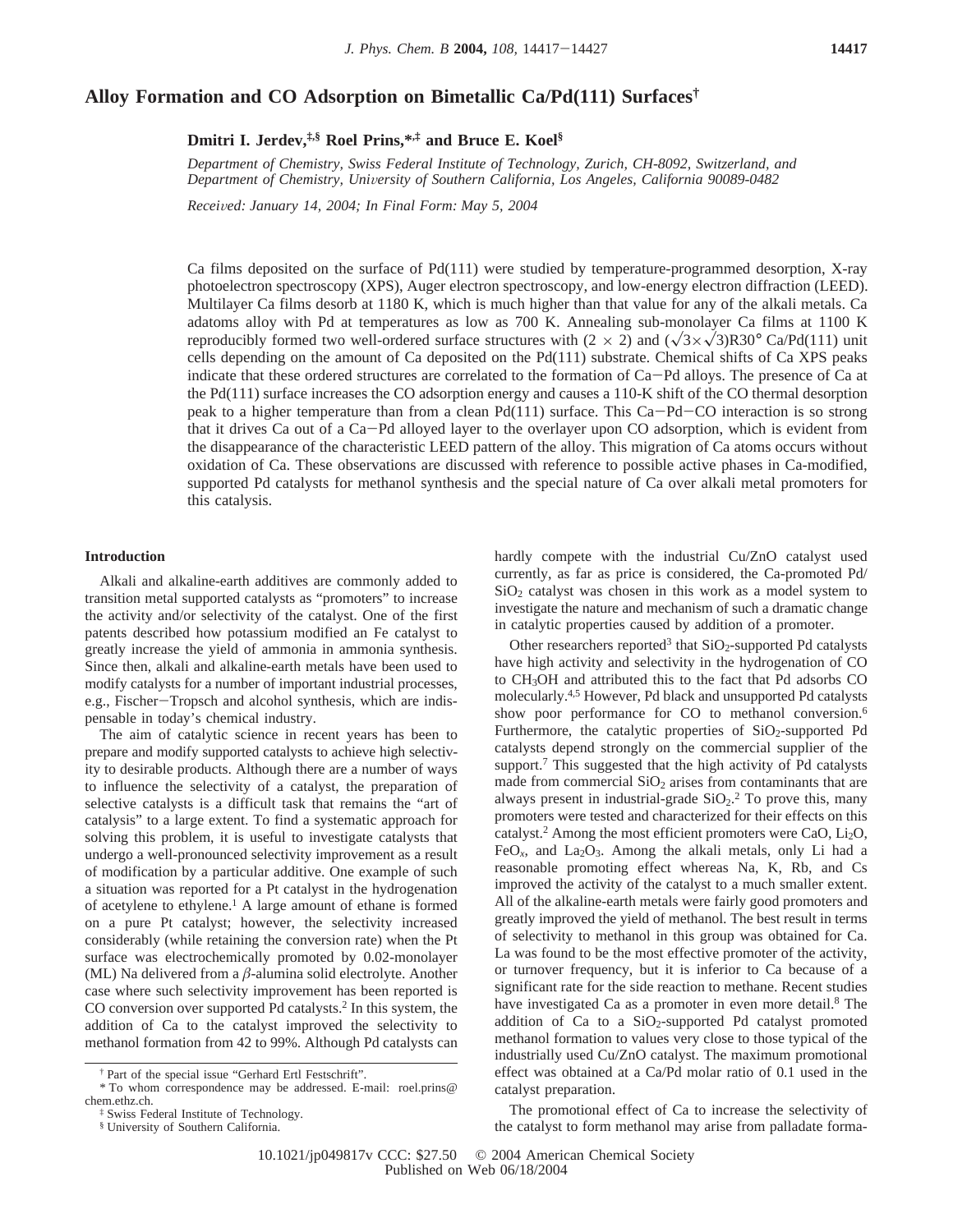

**Figure 1.** AES data for Ca deposition on a Pd(111) surface at 330 K. An incident beam energy  $E_p = 3$  keV was used.

tion. Substances such as  $CaPd<sub>3</sub>O<sub>4</sub>$  have been reported and form under conditions similar to those used for catalyst activation.<sup>9</sup> Another rationale could be the surface modification of Pd particles by Ca adatoms or formation of Ca-Pd alloy phases. No surface-science literature is available concerning such interactions or the chemistry of such surfaces. To comment on this rationale, we conceived the present study to investigate the structure and chemistry of bimetallic Ca-Pd surfaces, specifically aimed at probing Ca-Pd surface alloying, thermal stability of Ca-Pd surfaces, and CO adsorption on Ca-modified Pd(111) surfaces.

We might expect the interactions in this system to resemble those of the well-studied alkali-transition-metal systems. The unique properties of alkali and alkaline-earth elements result from their location in the periodic table and the relatively high position of the metal Fermi level. This results in facile donation of electrons to transition metals so that alkali and alkaline-earth adatoms exist on transition-metal surfaces in a partially ionic form. Donation of electron density from the admetal to the substrate causes a decrease in the substrate work function,  $10-13$ and this effect is utilized in the production of cathodes for vacuum devices. The presence of highly charged surface entities causes polarization of surrounding molecules and affects molecule-surface charge transfer and bond strength. This affects bond activation and changes the stability of adsorbed moieties.<sup>14</sup> Surface alloy formation in the comparable Li-Pd system was proposed as an explanation for the high activity for the formation of methanol from synthesis gas over a Li-promoted  $Pd/SiO<sub>2</sub>$ catalyst.15

### **Experimental Section**

Preparation of the Ca/Pd(111) surfaces investigated was done in an ultrahigh vacuum (UHV) chamber<sup>16</sup> equipped with facilities for X-ray photoelectron spectroscopy (XPS), lowenergy ion scattering (LEIS), Auger electron spectroscopy (AES), and low-energy electron diffraction (LEED) at a background pressure of  $2 \times 10^{-10}$  Torr. The Pd(111) surface was cleaned by cycles of Ar<sup>+</sup>-ion bombardment at 2 keV (3)  $\mu$ A, 5 min) at 350 K and subsequent annealing in a vacuum to 1200 K. Surface cleanliness was monitored routinely by XPS, and no impurities above 0.5 atomic % were detected by either XPS or AES.

A Ca doser was constructed by using a piece of metallic calcium (Alfa Aesar, 99.5% pure) placed into a tantalum boat that was heated resistively. Ca was evaporated onto the Pd(111) surface through a hole (∼1 mm diameter) in the cover of the Ta boat. During Ca evaporation, the background pressure rose to 9  $\times$  10<sup>-10</sup> Torr, but experiments were carried out only when C, O, and S impurities in the film were below XPS detection levels of 0.03, 0.01, and 0.02 ML, respectively.

XPS spectra were taken with a Mg K $\alpha$  source (300 W, 15) kV) using an analyzer pass energy of 29.35 eV for Pd and Ca and 46.95 eV for C and O. All scan times were on the order of a few minutes. The angle between the surface normal and the XPS analyzer input lens axis was 45°. Binding energies are referenced to the Pd  $3d_{5/2}$  peak at 334.85 eV BE for clean Pd(111).

## **Results and Discussion**

**Ca**-**Pd Alloy Preparation and Characterization.** AES and XPS were used to calibrate the Ca deposition rate and characterize the Ca film growth. Figure 1 shows the change in Pd and Ca AES signals with the amount of Ca deposited at a constant Ca doser current onto the Pd(111) substrate at 300 K. The Ca signal exhibits a sharp break at a particular point, referred to hereafter as the time required to deposit 1 ML of Ca (this interpretation is supported by work-function measurements shown later). Figures 2a and 3a show the Pd 3d and Ca 3p XPS spectra, respectively, within the Ca coverage range from 0 to 1 ML. Chemical shifts of these peaks will be discussed below, but for now we address the intensity changes in these spectra.

The increase in Ca and decrease in Pd signals in AES and XPS within a layer-by-layer growth model can be calculated using values for the appropriate electron inelastic mean free paths (*λ*) in a Ca film. This calculation provides an estimate of the Pd signal attenuation expected for deposition of 1-ML Ca on the surface. By use of  $\lambda$ (340 eV) = 15 Å in a Ca film for the Pd(MNN) Auger electrons, calculated as described in ref 17, a thickness for the monolayer Ca film of 3.9 Å, and an emission takeoff angle of 45°, one predicts the attenuation of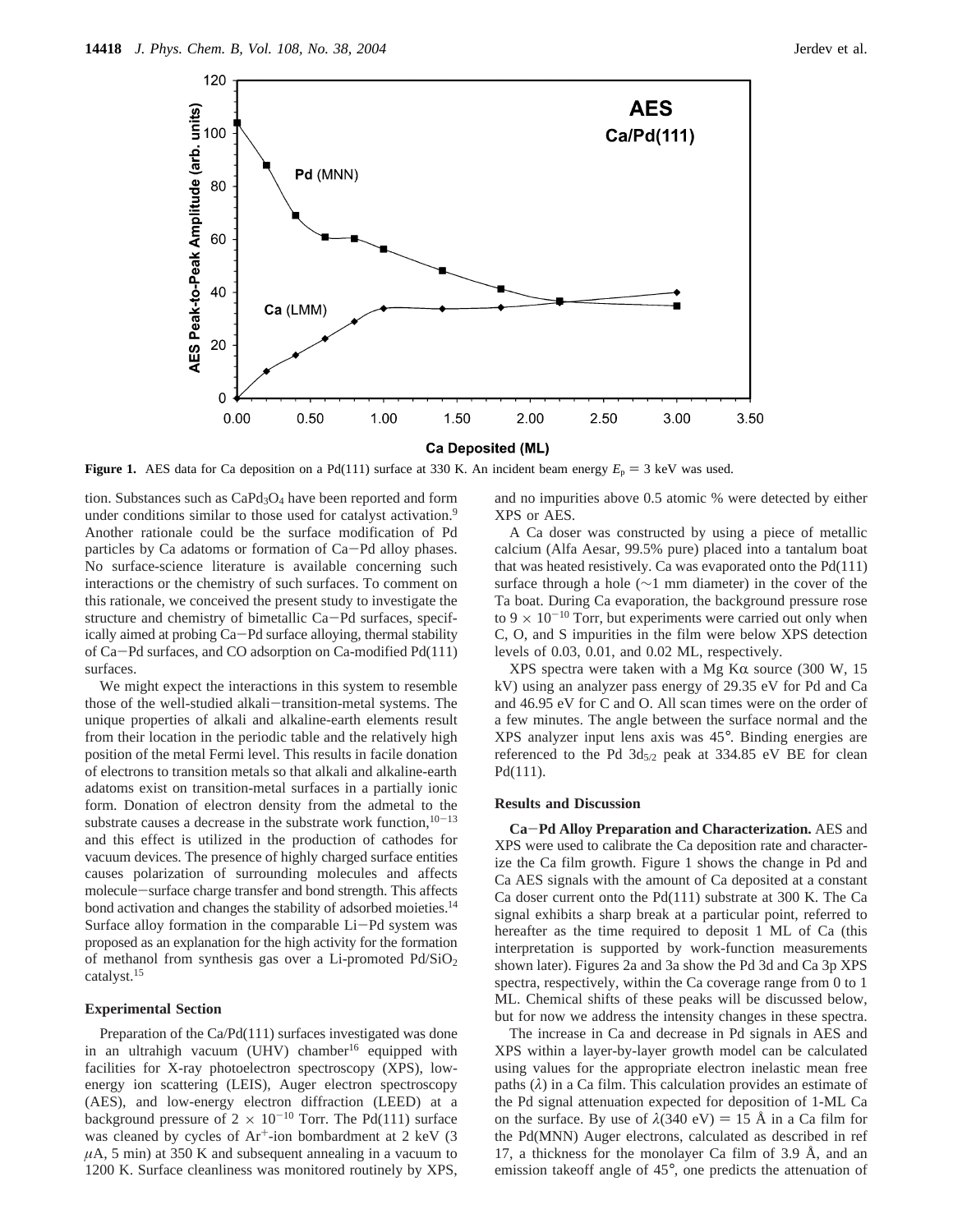

**Figure 2.** (a) Pd 3d core levels in XPS for several Ca films on Pd(111). (b) Shift in Pd  $3d_{5/2}$  XPS line with Ca coverage.

the Pd(MNN) AES signal to be 0.62 relative to the signal from the clean surface. A similar calculation using the Pd 3d XPS peak and  $\lambda$ (905 eV) = 30 Å predicts an attenuation of the Pd 3d signal by a 1-ML Ca film of 0.87 relative to the signal from the clean surface. In both AES and XPS, the dose unit that was denoted as 1-ML Ca (as defined above) resulted in a larger decrease in the Pd signal (0.57 in AES and 0.80 in XPS) relative to the clean Pd(111) surface than was expected. While this could mean that the amount of Ca deposited is larger than we report, several other factors could influence these results such as intensity variations with emission angle, influence of Ca on the Pd Auger line shape, or a decreased value of *λ* in the Ca monolayer. In such studies, we typically rely on He<sup>+</sup> LEIS for calibrating surface coverages and film growth, and this possibility was investigated. However, as expected for analysis of alkali and alkaline earth adatoms, the LEIS spectrum revealed a very weak peak for Ca (results not shown). This situation results from very effective charge exchange between the incident

ion beam and surface for such systems.18 Therefore, LEIS was not further used in this study.

XPS also showed that deposition of Ca on the Pd(111) surface was accompanied by a strong electronic interaction between Ca and Pd. Significant shifts in both Pd 3d and Ca 3p XPS peaks with Ca deposition are shown in Figures 2b and 3b, respectively. In synchrotron-based studies of Li growth on the Mo(110) surface,<sup>19</sup> a shift was reported of the Mo valance d states to higher binding energy and Li 1s level to lower binding energy with increasing Li coverage. This phenomenon was attributed to the change in potential induced in the boundary region. In our case, this shift occurred gradually with Ca coverage without detectable broadening of the Pd 3d peaks. Furthermore, we took difference spectra in an attempt to identify any small, additional, chemically shifted Pd peak distinct from the bulk Pd emission. These difference spectra and several curve-fitting approaches failed to identify any such "second" Pd peak; however, we found that the high binding energy tail of the Pd 3d peaks, where one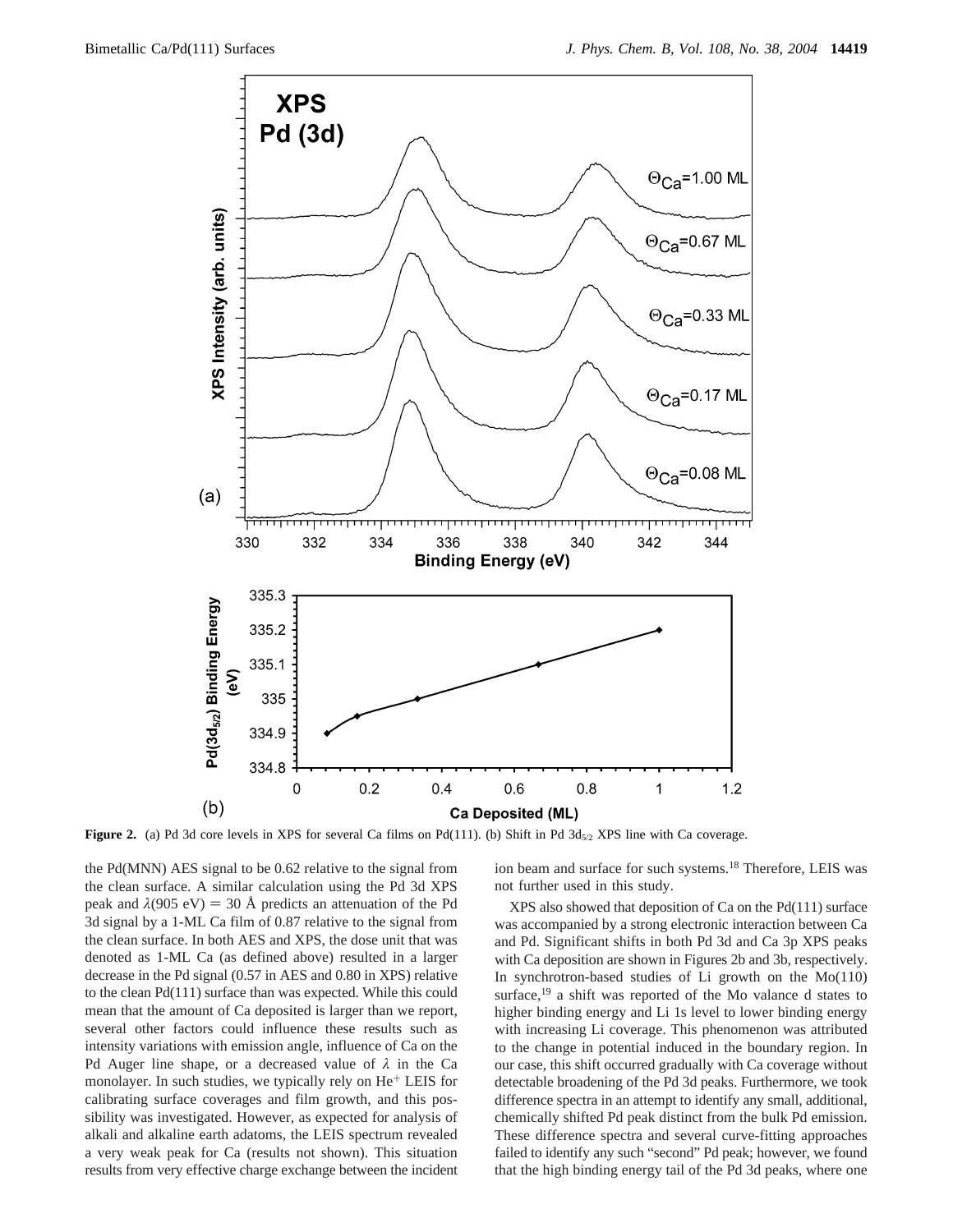

**Figure 3.** (a) Ca 3p core levels in XPS for several Ca films on Pd(111). (b) Shift in Ca 3p XPS line with Ca coverage.

expects to see many-electron effects, was increased in relative intensity in the presence of Ca.

The shift of the Ca 3p XPS peak to lower binding energy with increasing Ca coverage results from changing the character of Ca on the surface from mostly ionic at low coverage to mostly metallic for thicker Ca films.

A 2-ML Ca film deposited on Pd(111) at 320 K was heated and probed by XPS to characterize the stability of the Ca film and alloy formation. In these experiments, the Ca film was sequentially annealed to 1000 K in steps, with a 10-s pause at each temperature, and Ca 3p and Pd 3d XPS spectra were taken at 320 K after each annealing step. The Pd 3d XPS spectra and the changes in the XPS intensities during this experiment are shown in Figure 4. The positions of the XPS peaks of both elements also changed. The Pd 3d XPS peaks after deposition of 2-ML Ca are shifted significantly  $(+0.4 \text{ eV})$  from those of clean Pd(111) (Figure 4a). This shift gradually decreases with annealing and practically disappears by 800 K, despite the significant Ca concentration (>1 ML) that remained. As mentioned above, this is induced by the altered potential in the Ca-Pd interface region. As the temperature increased, the boundary between Ca and Pd becomes less pronounced because of interdiffusion or alloying of these two metals. This results in formation of a more continuous, homogeneous alloyed region that has no abrupt interface field and thus the Pd 3d core level shows no chemical shift. In this region, the position of the Ca 2p XPS peak also does not change significantly.

Figure 4b shows the decrease in the intensity of the Ca signal and increase in the Pd signal as the temperature is raised. From 330 to 950 K, these changes are attributed to interdiffusion, i.e., alloying, of Ca and Pd. Above 1000 K, the rate of disappearance of Ca increases rapidly with temperature at least in part due to evaporation of Ca from the surface. At a final temperature of 1280 K, the Ca 3p intensity had decreased to about 16% of its initial value for the 2-ML Ca film prior to annealing, which is equivalent to about 0.3-ML Ca.

Ca films deposited on the Pd(111) surface at 320 K did not exhibit any LEED pattern other than the  $(1 \times 1)$  pattern of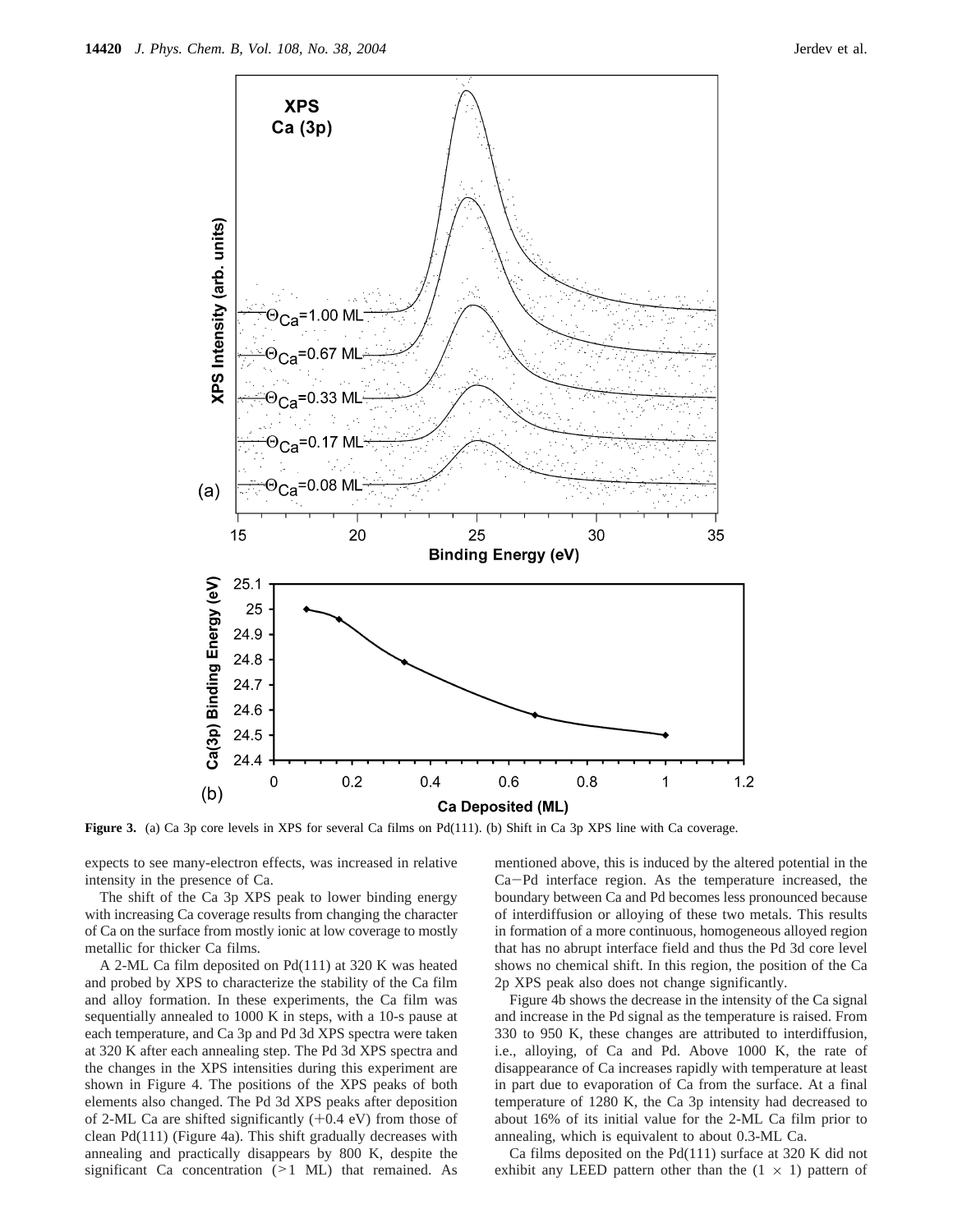

Figure 4. Studies of the influence of annealing on a 2-ML Ca film on Pd(111). (a) Pd 3d core level in XPS; (b) Pd and Ca coverage deduced from XPS signals. The annealing time was 20 s at each temperature.

Pd(111), which disappeared with increasing Ca deposition. However, new spots appeared to give well-defined LEED patterns when Ca films were annealed to 700-1100 K. Depending on the initial amount of deposited Ca, two patterns were obtained: a (2 × 2) structure for  $\Theta_{\text{Ca}}^{\text{init}} = 0.4$  and a  $(\sqrt{3} \times \sqrt{3})$ R30° structure for  $\Theta_{Ca}^{init} = 0.9$  ML. These patterns are shown in parts a and b of Figure 5, respectively. Both of these surfaces are characterized by XPS core-level peaks for Ca 3p at 24.35 eV BE and Pd(3d) 334.85 eV BE. This Pd 3d peak is unshifted from the clean Pd(111) surface value. We

believe that alloy formation rather than overlayer ordering is responsible for these ordered structures for two primary reasons: (i) the high temperature necessary to form the LEED patterns and (ii) the absence of the strongly shifted Pd 3d peak that was evident for all Ca films upon deposition on Pd(111) at 320 K. We propose that the annealing of Ca films to 1000 K leads to interdiffusion and formation of an ordered alloy, i.e., intermetallic compound. Primitive unit cells with incorporated Ca atoms occupying Pd lattice positions in the surface layer would predict a surface Ca coverage of 0.25 and 0.33 ML,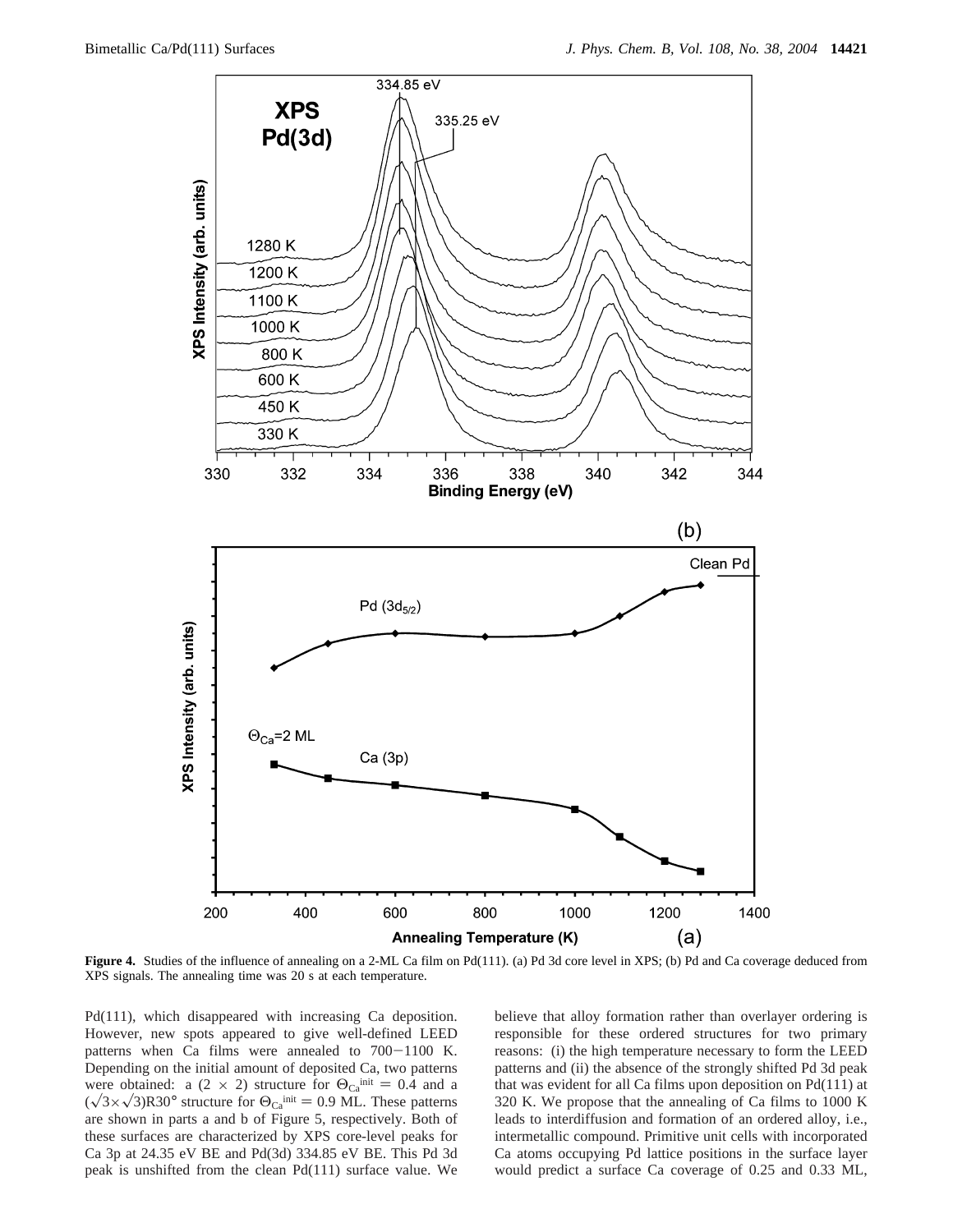

**Figure 5.** LEED patterns obtained for the (a)  $(2 \times 2)$  and (b)  $(\sqrt{3} \times \sqrt{3})R30^{\circ}$  Ca/Pd(111) alloys after annealing of 0.4- and 0.9-ML Ca films on Pd(111) for 20 s at 1100 K. An incident beam energy  $E_p = 60.0 \text{ eV}$  was used for both images.

respectively, for the (2  $\times$  2) and the ( $\sqrt{3} \times \sqrt{3}$ )R30° Ca/Pd(111) surface alloys. These values are consistent with the estimations of the Ca concentration using AES and XPS.

These observations demonstrate that Ca deposition and the subsequent thermal stability of the film differs considerably from that of alkali metals on transitional metal surfaces. The surface mobility of alkali adatoms usually is sufficient to form ordered superstructures due to dipole-dipole repulsion<sup>20</sup> even at low temperatures (∼300 K). Alkali adatoms in such overlayers are so mobile that they are often referred to as a 2D lattice gas. A number of different superstructures have been reported for Na/ Ru(001),<sup>21</sup> Cs/Rh(100),<sup>22</sup> K/(Pt(111),<sup>23</sup> and K/Ni(111),<sup>24</sup> depending on the adatom coverage and temperature. In the case of Ca, the surface mobility of Ca adatoms at room temperature is sufficiently low such that the film is disordered even in the presence of strong dipole-dipole repulsive interactions. Alloying has not typically been reported for alkali metal-transition metal systems. This may be due to the relatively small barrier for thermal evaporation compared to interdiffusion in these systems. Ca films are stable to much higher temperatures than those of alkali metals, and large interdiffusion barriers can be surmounted before desorption of Ca into the gas phase.

The change in work function was measured as a function of the amount of Ca deposited on Pd(111) at 320 K. This is a useful probe of the ionic character of Ca in the adlayer. No previous studies of Ca deposited on transitional metals are available, but we can expect some similarity with the behavior observed for alkali metal adsorption.

The work function of the surface was measured by using the onset for secondary electron emission. An incident beam of low energy electrons (100 eV) was directed at the surface, and the kinetic energy spectrum of electrons emerging from the sample was recorded using the SCA operated at 29.6-eV pass energy (0.45 eV resolution). The threshold energy for emission was determined as the position of the sharp increase in the number of electrons as judged using the first 10% or so of intensity of the secondary electron emission distribution. This method readily allows measurement of work-function changes. It is more difficult to make absolute determinations of work-function values, and we use a reported value of the work function of clean Pd (111) of 5.12  $eV<sup>25</sup>$  Figure 6 provides the results of these measurements.

The steep work-function decrease found at low Ca concentrations corresponds to the region where electrons are donated substantially from Ca adatoms to the substrate. In this region, Ca atoms transfer most of the 3s electron density to Pd and the bond between Ca and the surface is mostly ionic.<sup>26</sup> This extensive charge transfer establishes an electrostatic field that is the primary contribution to the observed change in the work function. As in cases of alkali adsorption, we observed a wellpronounced minimum in the work-function curve vs admetal coverage that occurs in Figure 6 near 0.7-ML Ca. The decreasing influence of added Ca and the changes that occur in the region of this minimum result from decreasing charge transfer from Ca to the substrate because of the increasing energy required to charge the adlayer. This leads to depolarization within the adlayer and gradual conversion of Ca-Pd bonding from ionic to metallic. A 2-ML-thick Ca film on Pd(111) was characterized by a work function of 2.6 eV, which is close to a value of 2.87 eV for Ca metal.<sup>25</sup> As a final note, the nonmonotonic dependence of the work-function change at low Ca concentrations observed in Figure 6 has also been seen in several cases of alkali metal adsorption.26

The thermal stability of Ca films deposited on Pd(111) was also analyzed using Ca TPD. Ca films of different thickness were annealed to 1300 K while recording the signal from the quadrupole mass spectrometer at 40 amu corresponding to Ca desorption. The resulting curves are shown in Figure 7. The desorption behavior of Ca from Pd(111) varies strongly in the region of initial Ca coverages that was explored, ranging from multiple Ca desorption peaks to a single, zero-order desorption peak for the 5-ML Ca film. In all TPD experiments, the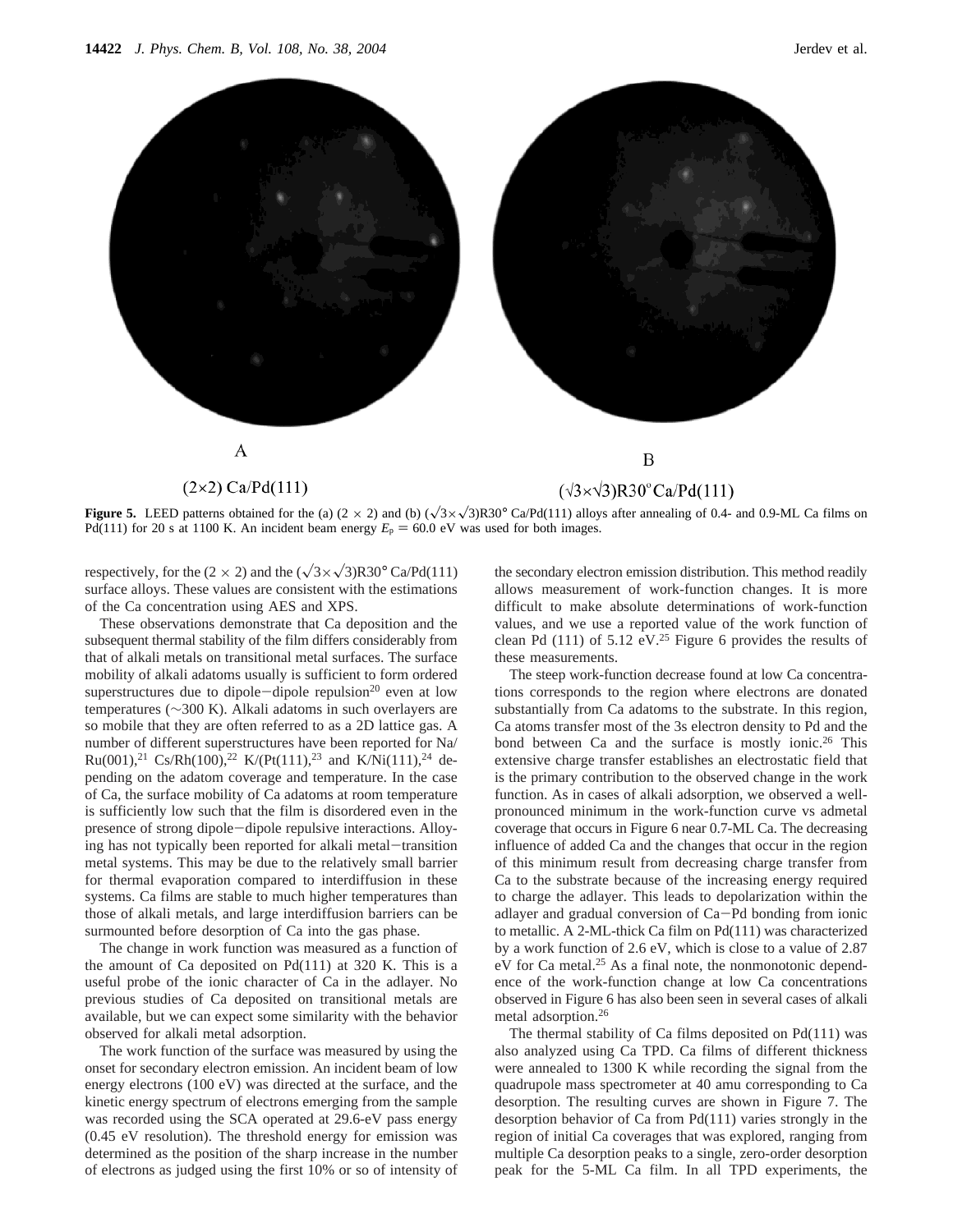

**Figure 6.** Work-function change, ∆*φ*, vs Ca surface concentration.



Temperature (K)

Figure 7. Ca TPD from different thicknesses of Ca films on Pd(111).

decomposition temperature of the  $(2 \times 2)$  Ca/Pd(111) alloy could not be reached because of the temperature limitation set by the chromel-alumel thermocouple. Thus, the characteristic LEED pattern for this alloy was observed upon completion of all of the TPD experiments. Formation of this alloy phase consumes some of the initially deposited Ca, and this is responsible for the small induction period observed in a plot of the amount of Ca desorbed from the surface (calculated from TPD curve areas) vs the initial amount of deposited Ca, as shown in the inset of Figure 7.

Two Ca peaks were observed during Ca desorption from the Pd surface. We attribute these two peaks to desorption of Ca from two, Ca-Pd surface alloy phases:  $(2 \times 2)$  and  $(\sqrt{3} \times \sqrt{3})$ R30° Ca/Pd(111). The number of Ca-Pd bonds for each Pd atom in the surface layer differs between the two alloy structures, and this alters the Ca desorption energy. The higher temperature Ca desorption peak, which is first observed at 1060 K for 0.25-ML Ca and gradually shifts to 1250 K at the highest coverages, is due to desorption of Ca from metallic adislands at the surface of the  $(2 \times 2)$  alloy. This alloy structure still possesses pure-Pd, 3-fold sites, and the surface binds Ca adatoms tightly. The low-temperature peak is due to desorption of Ca from metallic adislands on the  $(\sqrt{3} \times \sqrt{3})R30^{\circ}$  Ca/Pd(111) alloy. This alloy has a larger number of Ca-Pd bonds for each Pd atom in the surface of the alloy and only possesses pure-Pd, 2-fold sites. This decreases the adsorption energy of Ca in adlayers on the surface, and Ca desorbs at lower temperatures than on the  $(2 \times 2)$  alloy. If Ca adatoms in these layers were substantially charged, one would expect the Ca TPD peak to broaden or shift to lower temperature with increasing Ca coverage because of mutual depolarization and weakening of the Ca-Pd bonding interaction. We explain the observed shift to higher temperatures as due to the formation of nearly metallic adislands with increasing average diameter on top of the alloy surfaces. Small diameters of these islands have an increased Ca vapor pressure by the Kelvin effect, and this results in Ca desorption peaks that shift to higher temperatures with increasing Ca concentration, which increases the average island size. Eventually, for thick films of deposited Ca, desorption of Ca from these states becomes undistinguishable from Ca sublimation from the thick Ca film.

Several observations support this assignment. First, a leadingedge analysis<sup>27</sup> of the TPD curve from the 5-ML Ca film gives an estimate for the Ca sublimation energy of 41.4 kcal/mol, which is in a good agreement with a value reported for solid Ca (42.5 kcal/mol).28 This supports our assignment of the hightemperature TPD peak as originating from sublimation from a metallic Ca film rather than diffusion of Ca from the subsurface region. Second, LEED observations were obtained during a heating ramp that was identical to that used in TPD, which was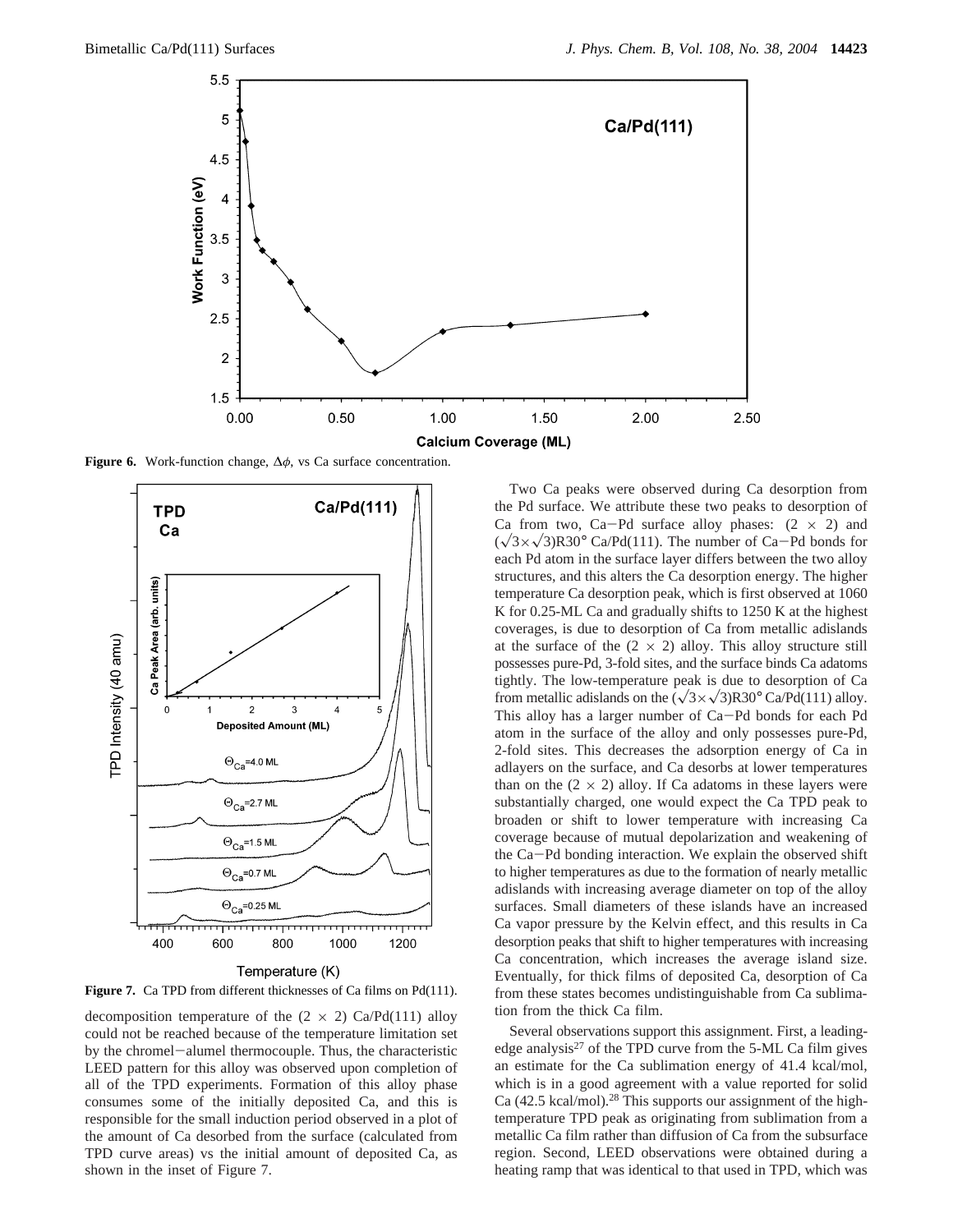interrupted sequentially at several temperatures to observe the LEED pattern. These observations were consistent with our model described above. Deposition of a 0.7-ML Ca film on Pd(111) at 300 K resulted in a diffuse  $(1 \times 1)$  pattern. Spots arising from the  $(\sqrt{3} \times \sqrt{3})R30^\circ$  structure first appeared at 700 K, and the pattern sharpened and the surface appeared well ordered at 800 K. Heating to 900 K caused a mixed pattern to appear arising from both (2  $\times$  2) and (3<sup>1/2</sup>  $\times$  3<sup>1/2</sup>)R30° spots. The  $(3^{1/2} \times 3^{1/2})$ R30° spots were removed by heating to 1000 K, leaving a sharp  $(2 \times 2)$  pattern.

The  $(\sqrt{3} \times \sqrt{3})R30^\circ$  alloy is significantly less stable than the  $(2 \times 2)$  surface alloy. The desorption of Ca and appearance of  $(2 \times 2)$  LEED spots at 900 K from the 0.7-ML Ca film provides a rough estimate of the binding energy of Ca in this alloy of <sup>50</sup>-56 kcal/mol, assuming first-order desorption and a preexponential factor of  $10^{13}$  s<sup>-1</sup>. The (2  $\times$  2) surface alloy is significantly more stable than this alloy and multilayer Ca films. The  $(2 \times 2)$  alloy can be annealed at 1100 K for several minutes or heated to 1280 K during TPD without losing the  $(2 \times 2)$ LEED pattern. This sets a lower boundary for the Pd-Ca bond dissociation energy in this alloy of 83-86 kcal/mol, assuming first-order desorption in a peak at 1280 K and a typical preexponential factor of  $10^{13}$  s<sup>-1</sup>. The heat of formation of bulk Pd-Ca alloys is  $11-16$  kcal/mol,<sup>29</sup> and this means that Ca desorption from the alloy occurs at significantly higher temperatures than from multilayer Ca films.

The high temperatures needed for Ca desorption are indicative of the high stability of Ca on the surface of Pd. This could play a crucial role in the promotional activity of Ca on the Pd catalyst. To be effective, a promoter must be thermally stable at the surface, at least, and this is not the case in a number of alkali/ transitional-metal systems. For example, K and Na desorb from the surface of Pt below 500 K,<sup>23</sup> similar to Na from Ru.<sup>21</sup> Among the alkali metals, only Li desorbs at high temperatures of 800 K, as reported for Li on Ru(001).<sup>30</sup> This trend becomes even more relevant to the stability of the alkali species at the surface in the presence of CO if we consider co-desorption of the alkali metals with CO. Na and K show a co-desorption peak at a temperature as low as  $650-670$  K,<sup>31-33</sup> while this peak for Li appears at  $840 \text{ K.}^{30}$  This could explain why Li is the only metal to promote a methanol formation over supported Pd, while other alkali metals have only a marginal effect.2 The stability of these alkali metals on the Pd surface would probably increase if they were oxidized. However, the nature of the alkali as a promoter depends to a great extent on its ability to donate electrons to the underlying metal substrate. This ability will be reduced in the case of oxide formation, which is necessary for its stabilization. Furthermore, even if an alkali oxide forms, Pd dissociatively adsorbs hydrogen and could reduce those oxides in situ. The alkali metal formed by this reduction could leave the surface at a typical reaction temperature (550 K), which is close to that required for alkali metal desorption.

**CO Adsorption Study on Bimetallic Ca/Pd(111) Surface.** CO was used as a convenient probe of reactivity of bimetallic Ca/Pd(111) surfaces. Chemical reactions of CO are also of direct relevance to methanol synthesis catalysis. CO adsorption was studied by means of TPD and XPS on the surfaces of the  $(2 \times$ 2) as well as  $(\sqrt{3} \times \sqrt{3})R30^{\circ}$  Ca/Pd(111) surface alloys. Measurements were also performed on Pd(111) for comparison. The CO coverage on all surfaces was calibrated relative to the saturation CO coverage obtained by dosing CO on the Pd(111) surface at 300 K, which is reported to be  $0.55$  ML.<sup>33,34</sup>

Two types of CO TPD experiments were performed. First, we monitored CO desorption from the  $(2 \times 2)$  alloy surface as



**Figure 8.** CO TPD from  $(2 \times 2)$  alloy surfaces that were exposed to different amounts of CO.

the CO exposure was varied. This surface was chosen because it is the most stable surface, with a constant Ca concentration of 0.25 ML during the TPD experiment. In a second set of experiments, we used saturation doses of CO to obtain CO TPD curves for several concentrations of Ca at the Pd(111) surface.

Data from the first series of TPD experiments are shown in Figure 8. CO TPD from the Pd(111) surface (indicated by dashed curve) is characterized by a single CO peak at 500 K. CO TPD from the  $(2 \times 2)$  alloy indicates the existence of two CO adsorption states. The lower-temperature desorption peak may be associated with CO binding to sites characteristic for the clean Pd(111) surface. Most adsorbed CO desorbs from the surface of the  $(2 \times 2)$  alloy at higher temperature in a peak at <sup>585</sup>-610 K. CO adsorption on all of these surfaces was reversible, and no other products were detected in TPD, and no surface carbon was detected by XPS upon completion of the TPD scan. Small amounts of oxygen are difficult to detect by XPS because of the interference from the Pd 3p<sub>3/2</sub> core level.

The CO desorption peak at 500 K from Pd(111) corresponds to a CO desorption activation energy of 31 kcal/mol, assuming first-order desorption and a typical pre-exponential factor of 1013  $s^{-1}$ . By use of the same analysis, the CO desorption peak at 610 K from the bimetallic Pd-Ca surface corresponds to a CO desorption energy of 38 kcal/mol.

Adsorption of CO on the  $(2 \times 2)$  alloy caused the characteristic  $(2 \times 2)$  LEED pattern to disappear. This LEED pattern could be restored by subsequent annealing to 1100 K. This indicates that CO adsorption occurs with Ca abstraction from the alloy into the adlayer. This occurs without CO dissociation as noted above and was confirmed by irreversible loss of the LEED pattern following intentional oxidation of the alloy using  $O<sub>2</sub>$  exposures. This relocation of Ca into the adlayer results in the formation of a charged Ca overlayer that stabilizes adsorbed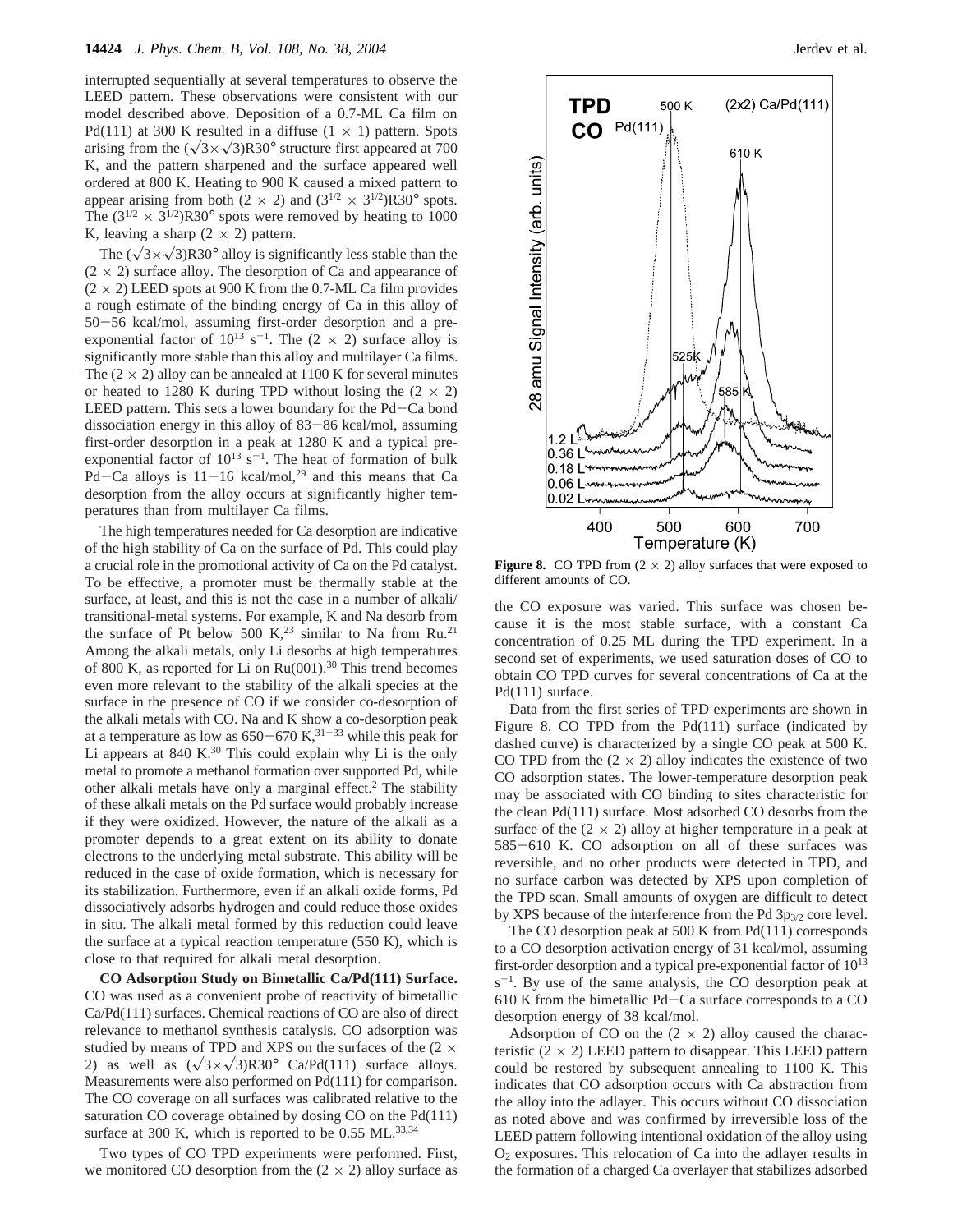

Figure 9. CO TPD after saturation doses of CO were given on Pd(111) surfaces containing varying Ca coverages.

CO. This increase in the CO surface bond strength drives this adsorbate-induced reconstruction and causes CO to desorb at a higher temperature than on clean Pd(111).

We also investigated CO adsorption and desorption on the  $(\sqrt{3} \times \sqrt{3})R30^{\circ}$  Ca/Pd(111) alloy (results are not shown). A saturation CO exposure on this alloy at 320 K caused the LEED pattern to change to a  $(2 \times 2)$  and gave a subsequent CO TPD trace similar to the top alloy curve in Figure 8.

CO TPD curves following CO saturation doses on surfaces containing different Ca concentrations are shown in Figure 9. In these experiments, Ca was deposited on the clean Pd(111) surface at 300 K and a saturation CO dose (3 L) was given immediately after Ca deposition. No annealing was done prior to obtaining the CO TPD curve to ensure that no loss of surface Ca occurs from diffusion into the subsurface and to ensure that we are probing the influence of a Ca adlayer on CO adsorption and desorption kinetics. As shown in Figure 9, two CO desorption peaks could be identified in this series. The first peak, apparently associated with relatively unmodified Pd(111) domains, occurs at 500 K. A high-temperature peak near 630 K arises from desorption of CO bound at Ca-modified sites. The area of this peak and the amount of CO of this type increases with Ca coverage. The broad desorption profile between these two peaks may indicate the influence of the varying local Ca concentration to cause different CO adsorption energies.

Deposition of Ca on the Pd(111) surface initially creates a network of charged Ca adatoms, each of which modifies several Pd atoms in its vicinity. This results in the appearance of a new CO desorption state, which increases in size with increased Ca coverage. Each Ca adatom can modify several Pd atoms, and thus the CO desorption state associated with Ca modification is visible even at very small Ca concentrations. In an analogous system, photoemission of adsorbed xenon (PAX) studies of K adsorbed on Ru(001) determined that each K adatom strongly

decreased the work function within an area of  $8 \text{ Å}$  in diameter.<sup>36</sup> In Figure 8 at  $\Theta_{\text{Ca}} = 0.4$  ML, CO desorbs in two separate peaks attributed to CO adsorbed on modified and unmodified Pd regions. The electrostatic repulsive interactions between positively charged Ca atoms increase with Ca coverage, and at some point, donation of electrons from Ca to Pd is inhibited, and depolarization of Ca-Pd dipoles occurs. The formation of 2D, metallic Ca "rafts" becomes energetically favorable<sup>20</sup> vs separate Ca adatoms, and the surface becomes covered by a mixture of Ca islands and Ca adatom domains in the region of high Ca coverage and eventually is covered by a monolayer of metallic Ca.

The dependence of the saturation CO coverage on the Ca concentration is shown in Figure 10. This CO coverage was calculated from the total area under the CO TPD curves. There are two regions in this curve. The first region at low Ca concentration is determined largely by the van der Waals diameter of the CO molecule and the maximum CO coverage remains close to that obtained for the clean Pd(111) surface. With increasing Ca coverage, however, the number of accessible Pd sites diminishes to such an extent that the surface capacity for CO adsorption drops in proportion to the Ca concentration and goes to zero at 1-ML Ca. The relative decrease in the CO adsorption capacity on Pd(111) for  $\Theta_{\text{Ca}} = 0.4$  ML is close to the maximum decrease observed upon Ca addition to  $SiO<sub>2</sub>$ supported Pd catalysts.

The process of CO adsorption was monitored by using XPS as well. By use of the area of the  $C(1s)$  peak, we calculated a saturation CO coverage on the alloy surface of the  $(2 \times 2)$  Ca Pd(111) alloy at 320 K of 0.38 ML. This is in reasonable agreement with the results obtained from TPD measurements (0.45 ML). CO monolayer coverage on both clean Pd(111) and the  $2 \times 2$  Ca/Pd(111) alloy resulted in a Pd 3d peak shift to 0.15 eV higher BE. On the alloy, the CO monolayer also resulted in Ca 3p shift of 0.6 eV to higher BE as shown in Figure 11. The Ca 3p peak shift was analyzed by fitting the unresolved Ca doublet with a Gaussian line shape plus an exponential tail. The parameters of this peak shape (except for the height and position) were kept constant during the fitting process. The fact that all the peaks in parts  $a-d$  of Figure 11 could be fit with the same, constant full-width half maximum suggests that Ca is present on each surface in a single oxidation state. Figure 11 gives the position of the peak at 24.95 eV BE for an as-deposited 0.33-ML Ca film in which we believe Ca is primarily present as adatoms in the adlayer. When CO was desorbed, the value of this shift decreased to that for a thin Ca overlayer on Pd(111). The change in the position of the Ca 3p peak to higher BE in the presence of CO on the surface and back to lower BE after CO desorption indicates the direct involvement of bonding of Ca to CO. XPS measurements, performed after CO desorption, indicate that Ca is on the surface in a state similar to that of Ca immediately upon deposition. This observation supports the proposal that Ca migrates from the Ca-Pd alloy to the overlayer. This Ca may form an alloy with Pd again if the surface is annealed at the usual temperature required for the alloy formation.

Ca atoms may be driven to the overlayer in two ways. First, they may donate electrons to the Pd, thus increasing its ability to bind CO. This should decrease the  $C-O$  bond strength, since Pd will donate more electrons to 2*π*\* CO molecular orbitals. Second, as discussed, Ca migration will create a pronounced Ca-Pd interface. In this case, there will be an electrostatic field directed from positively charged Ca atoms to a negatively charged mirror charge plane in Pd, which will lower the energy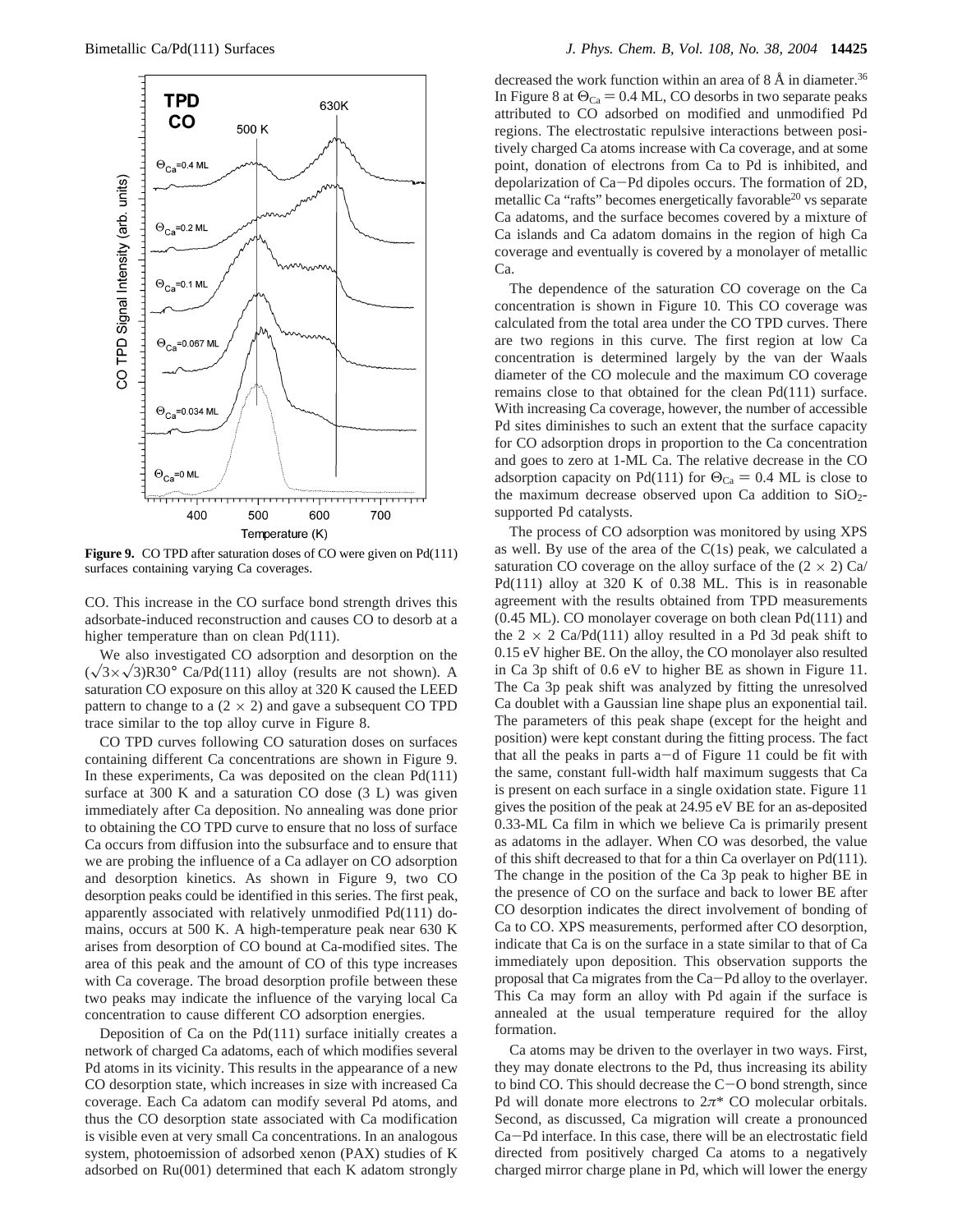

Figure 10. Dependence of the saturation CO monolayer coverage on the Ca coverage on the Pd(111) surface.



**Figure 11.** Ca 3p XPS core levels from the  $(2 \times 2)$  Ca/Pd(111) alloy during CO adsorption-desorption experiments.

of CO molecules on the surface since they have dipole moments oriented in opposite direction.

In discussions of alkali-metal coadsorption with CO on transition-metal surfaces, several models for the alkali-CO interaction have been proposed.<sup>26</sup> These may be divided into direct vs indirect interactions, with the strongest direct interaction leading to compound formation and the weakest indirect interaction providing some through-space electrostatic coupling and/or through-substrate charge-transfer coupling. In a study of a similar system, Li/Ru(001), it was concluded that Li does not form a compound with CO but rather changes the state of the whole Ru surface.<sup>30</sup> We imagine that the chemistry of  $Ca/$ Pd(111) is similar and that no Ca-CO compound is formed. It should be possible to rule out or establish such compound formation by performing coverage-dependent vibrational spectroscopy (e.g., infrared reflection absorption spectroscopy or high-resolution electron energy-loss spectroscopy) and other spectroscopic measurements, and we are planning to carry out this type of additional study.

In this work, we made several observations that are relevant to methanol synthesis over Ca-modified, supported Pd catalysts and the nature of the catalytically active phase. First of all, in the high-pressure mixture of  $CO$  and  $H<sub>2</sub>$  used for this reaction, and in vicinity of metallic Pd particles, which can dissociate hydrogen, there is a good possibility that metallic Ca could be formed in a reducing step during catalyst preparation or under reaction conditions. We have shown that this metallic Ca, if formed in contact with Pd, will readily alloy with Pd at temperatures as low as 700 K. This low temperature of formation and the observed high thermal stability would make such alloys possible candidates for the active phase of these supported Pd-Ca catalysts. However, our observation that adsorption of CO extracts Ca from the substrate to the overlayer at 310 K means that the actual state of Ca on the supported catalyst is still quite uncertain. One must still consider the possibility that Ca would be dealloyed during reaction conditions that generate substantial adsorbate coverages and move to the adlayer. There it could increase the CO adsorption energy, activate the CO bond, and facilitate methanol formation. Second, our observations of strong Pd-Ca bonding and consequent high thermal stability of Ca at Pd surfaces, along with the absence of any Ca-CO co-desorption peak which is common for alkali metalpromoted metal surfaces, may help to explain the special nature of Ca over alkali-metal promoters for this catalysis. Also, strong Pd-Ca bonding results in the formation of several ordered surface alloys with Pd, which is not common for alkali and alkaline-earth metals alloyed with transitional metals. This creates a limited, more-defined set of adsorption and reaction sites at the surface, which could greatly diminish side-product formation.